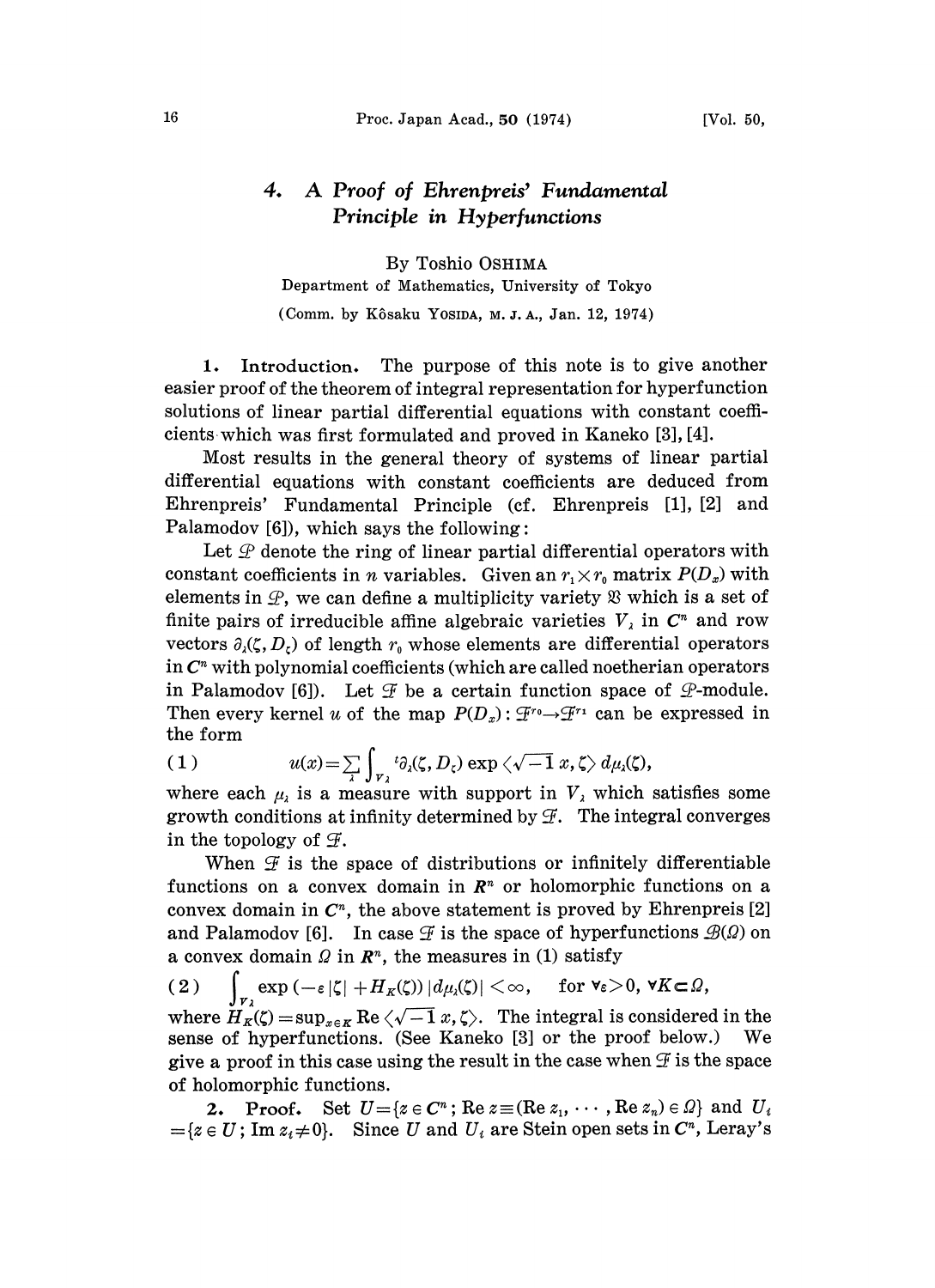theorem on cohomology groups with respect to the covering system  $U=[U, U_1, \cdots, U_n]$  and  $U'=[U_1, \cdots, U_n]$  says that  $H^n(U, U', \mathcal{O})$  $=H_{\alpha}^n(U, \mathcal{O})$ , which equals  $\mathcal{B}(\Omega)$  by definition. Here  $\mathcal O$  denotes the sheaf of germs of holomorphic functions over  $C<sup>n</sup>$ .

Let

 $0 \longleftarrow \mathcal{Q}^{r_0} / {}^t P(D_x) \mathcal{Q}^{r_1} \longleftarrow \mathcal{Q}^{r_0} \stackrel{{}^t P(D_x)}{\longleftarrow} \mathcal{Q}^{r_1} \stackrel{{}^t P_1(D_x)}{\longleftarrow} \mathcal{Q}^{r_2} \longleftarrow \cdots$ be a free resolution. Then we can define the double complex

$$
K^{pq} = C^p(\mathbb{U}, \mathbb{U}', \mathbb{O}^{r_q}), \qquad p \geqslant 0, q \geqslant 0,
$$

with the following differentials:

 $d': C^p(\mathbb{U}, \mathbb{U}', \mathbb{O}^{r_q}) \rightarrow C^{p+1}(\mathbb{U}, \mathbb{U}', \mathbb{O}^{r_q})$ 

is the natural coboundary operator and

 $d''$ :  $C^p(\mathbb{U}, \mathbb{U}', \mathbb{O}^{r_q}) \rightarrow C^p(\mathbb{U}, \mathbb{U}', \mathbb{O}^{r_{q+1}})$ 

is the operator defined by  $(-1)^p P_q(D_i)$ . Then we have

 ${}^{\prime}E_{1}^{pq} = \left\{\begin{matrix} C^{p}(U,\,U^{\prime},\,{\cal O}_{P}^{r_{0}}) & \text{if} \,\;p \leqslant n \ 0 & \text{if} \,\;p \!> \!n \quad \text{or} \quad q \!\neq\! 0, \end{matrix}\right. \nonumber \$ 

which follows from the solvability in a convex domain in  $C<sup>n</sup>$  (cf. Theorem 2 in Komatsu [5]). Here  $\mathcal{O}_P^{\tau_0}$  denotes the solution sheaf  $\mathcal{H}_{\text{om},\mathcal{P}}(\mathcal{Q}^{r_0}/^tP(D_z)\mathcal{Q}^{r_1}, \mathcal{O})$ . On the other hand, we have

$$
{}^{\prime\prime}E_1^{pq} = \begin{cases} H^n(\bigcup, \bigcup', \bigcirc^{r_q}\big) = \mathcal{B}(\Omega)^{r_q} & \text{if } p = n, \\ H^p(\bigcup, \bigcirc^{r_q}\big) = 0 & \text{if } p \neq n. \end{cases}
$$

This follows from the fundamental theorem in hyperfunctions. Hence we have  $E^{pq}=0$  when  $p \neq n$  or  $q \neq 0$  and have

$$
E^{n0} = C^n(\bigcup, \bigcup', \bigcirc^n_{F'}\big)/d'C^{n-1}(\bigcup, \bigcup', \bigcirc^n_{F'}\big) \\
= \ker(P(D_x): \mathcal{B}(\Omega)^{r_0} \rightarrow \mathcal{B}(\Omega)^{r_1}).
$$

Put  $I=\{(\sigma_1,\ldots,\sigma_n)\,;\,\sigma_i=-1\text{ or }1\}$  and  $W_i=\{z\in U\,;\,\sigma_i\text{ Im }z_i\geq 0,\,$  $1 \leq i \leq n$  for  $\sigma \in I$ . Then the element of  $C^{n}(\mathcal{U}, \mathcal{U}', \mathcal{O}_{\mathcal{P}}^{n})$  is the set of  $2^{n}$ tuples of vectors of holomorphic functions  ${F_{\alpha}(z)}_{\alpha\in I}$ , where every  ${F_{\gamma}(z)}$ is defined on  $W_{\sigma}$  and satisfies  $P(D_{\rho})F_{\sigma}(z)=0$ . Therefore any  $u \in \mathcal{B}(\Omega)^{r_{\sigma}}$ satisfying  $P(D_x)u=0$  is represented by the cohomology class of the above  ${F_{\rho}(z)}_{\rho \in I}$ . Ehrenpreis [2] and Palamodov [6] show that  $F_{\rho}(z)$  is expressed in the form

$$
\operatorname{sign} \sigma \cdot F_{\sigma}(z) = \sum_{\lambda} \int_{\gamma_{\lambda}} {}^{t} \partial_{\lambda}(\zeta, D_{\zeta}) \exp \left\langle \sqrt{-1} \right. z, \zeta \right\rangle d\mu_{\lambda}^{\sigma}(\zeta),
$$

where we set sign  $\sigma = \prod_{i=1}^n \sigma_i$  and the measure  $\mu_i^{\sigma}$  on  $V_{\lambda}$  satisfies

$$
\int_{V_{\lambda}} \exp H_{L}(\zeta) \cdot |d\mu_{\lambda}(\zeta)| < \infty \quad \text{for } \mathbb{V}L \subset W_{\bullet}.
$$

Given  $\varepsilon > 0$  and  $K \subset \Omega$ , we set  $L = \{z \in C^n : \text{Re } z \in K, \sigma_i \text{ Im } z_i = \varepsilon, \text{ for } i \in \mathbb{N} \}$  $1 \leq i \leq n$   $\subset W<sub>s</sub>$ . Then we have

$$
\sup_{x \in K} \text{Re}\left\langle \sqrt{-1} \, x, \zeta \right\rangle \leqslant \sup_{z \in L} \text{Re}\left\langle \sqrt{-1} \, z, \zeta \right\rangle + \varepsilon |\zeta|
$$

Hence it is clear that each  $\mu_i$  satisfies (2).

Now we mention the meaning of the integral (1) in the sense o